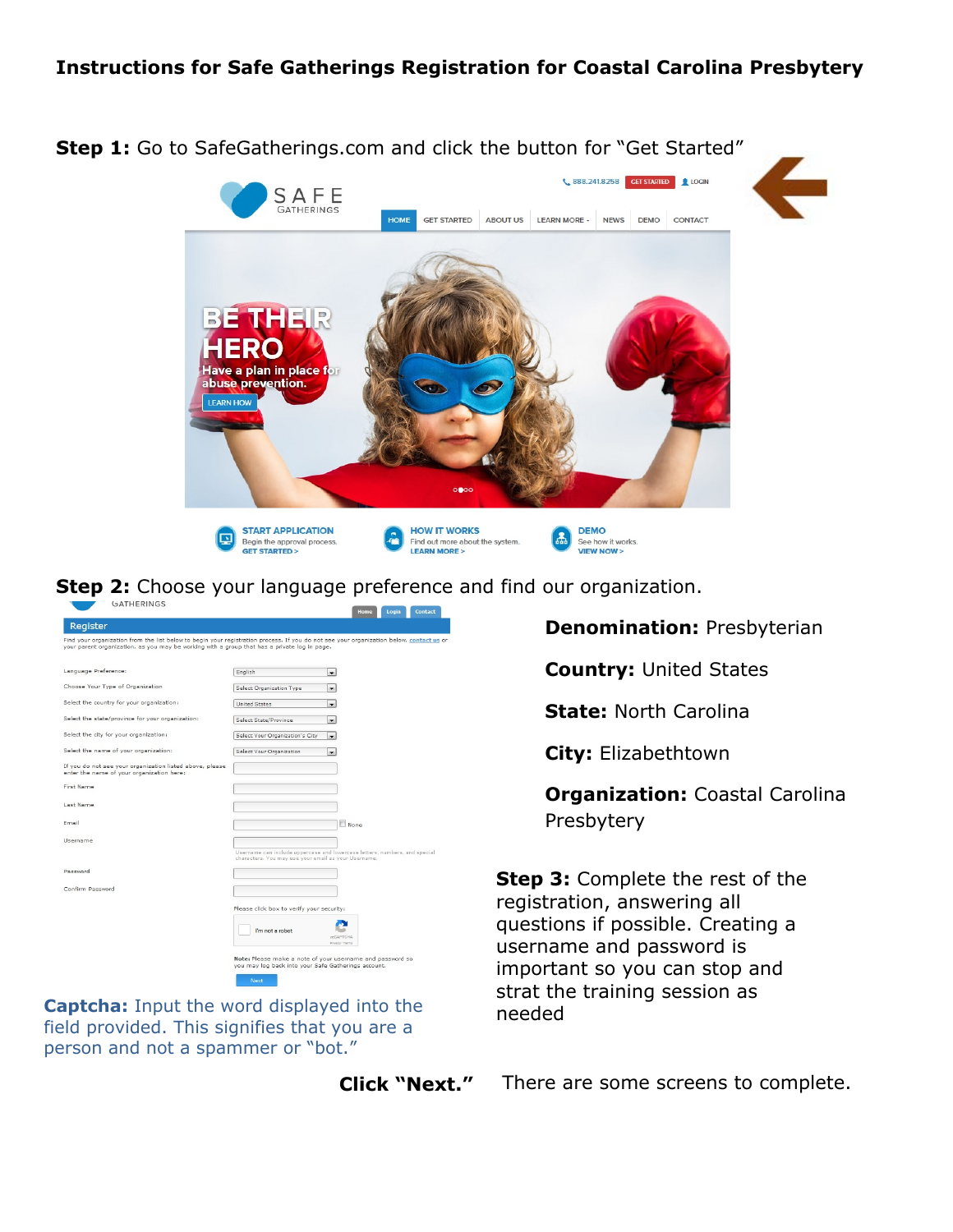**Personal Info:** First, Middle, Last, Maiden Name, and Aliases help to make sure we check the correct person. The "preferred name" will automatically combine the first and last name but can be changed manually by clicking in to the field.

> **Applicant type**: Choose from 4 options: Volunteer, Clergy, Staff, or Other.

**Contact Info:** Please input all available phone numbers. Safe Gatherings keeps all data collected private. It is used solely for the purpose of screening and contact from Safe Gatherings as needed.

**Email:** An email address is not required but is recommended. Your email will allow for password retrieval and approval notification.

**Username & Password:** If an email is provided, the form will automatically place that email as the username. However, you may modify your username.

**Permanent Address:** This is the address of your residence and will be used to run background checks.

> **Confidential Info:** Date of Birth, Gender, and Social Security Number are required for background screening.

**Living Outside the State:** This helps ensure we run the appropriate state-level background checks.



**Questionnaire:** Answer the 7 questions truthfully and to the best of your knowledge. If you answer "yes" to any of the questions, the form will ask you to provide additional information.

This screen shot does not match the new website but the questions are the same.